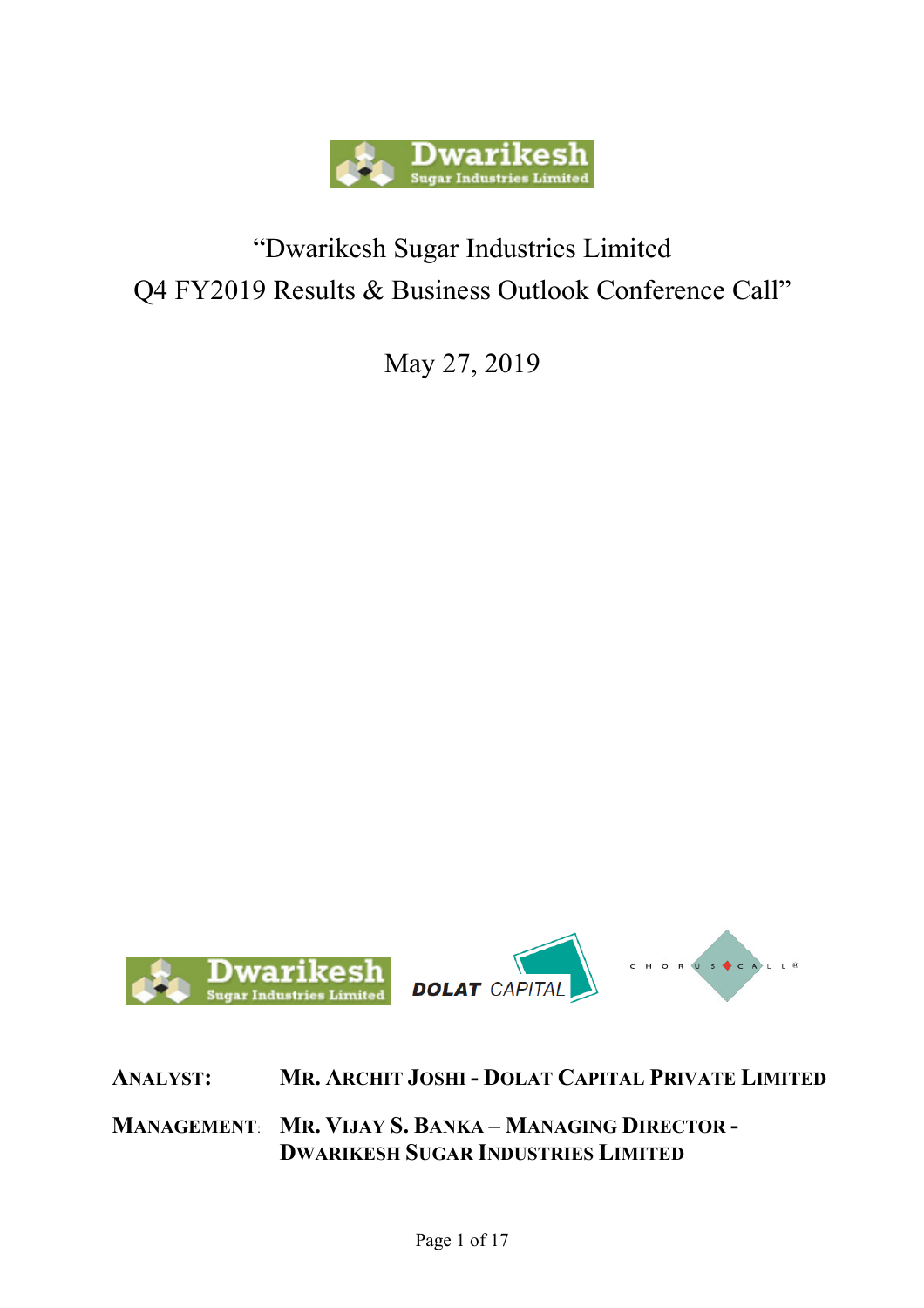

- **Moderator**: Ladies and gentlemen, good day and welcome to the Dwarikesh Sugar Industries Limited Q4 FY2019 Results and Business Outlook Conference Call hosted by Dolat Capital. As a reminder, all participant lines will be in the listen-only mode and there will be an opportunity for you to ask questions after the presentation concludes. Should you need assistance during the conference call, please signal an operator by pressing "\*"then "0" on your touchtone telephone. Please note that this conference is being recorded. I would now like to hand the conference over to Mr. Archit Joshi from Dolat Capital Limited. Thank you and over to you Mr. Archit Joshi!
- **Archit Joshi**: Thank you Janice. Good afternoon everyone. On behalf of Dolat Capital, I welcome all participants to the Q4 FY2019 earnings conference call of Dwarikesh Sugar Industries. I would like to thank the management of Dwarikesh Sugar for giving us the opportunity to host the call. We have with us Mr. Vijay S. Banka, Managing Director of Dwarikesh Sugar Industries. Without further ado, I hand over the floor to Mr. Banka for his opening remarks post which we will have floor open for the Q&A round. Over to you Sir!
- **Vijay S. Banka**: Thank you very much. Very good afternoon to you all. I welcome you to this fourth quarter and full year FY 2019 earnings conference call. We have announced our results. During the quarter, we have reported a total income of Rs.214.09 Crore and a profit after tax of Rs.32.35 Crore as compared to total income of Rs.355 Crore and a loss of Rs.9.21 Crore during the corresponding quarter last year. For the full year we have reported a total income of Rs.1,120 Crore and a profit after tax of Rs.95 Crore and this is as compared to total income of Rs.1,476 Crore and profit after tax of Rs.101 Crore during FY2018. This year has been a year of mixed bag. The government supported us throughout the year. The fundamentals of the industry as you all are aware have been rather difficult, but it is because of the government's support that we have had a decent run. The various initiatives, which were undertaken by the government such as setting up of a minimum selling price, announcing and disbursing various subsidies etc. have helped. In this season again we have been clocking good recoveries, running our operations very efficiently. We are managing our finances also very well. We thus have decent set of results in front of us. I now invite you to ask me questions that you may have.
- **Moderator**: Thank you very much. Ladies and gentlemen we will now begin the question and answer session. We take the first question from the line of S.N. Rajan**,** Individual Investor. Please go ahead.
- **S.N. Rajan**: Good afternoon. Congratulations on good results under challenging circumstances. I just wanted you to throw some light on your valuation of your yearend inventory?
- **Vijay S. Banka**: Good afternoon Sir. Thank you very much for complimenting us for the decent results during these challenging times. Yes, as on March 31, 2019 we have had inventory of nearly 28.02 lakh quintals of sugars out of which white sugar inventory was 24.36 lakh quintals which was valued at Rs.2892 per quintal.

**S.N. Rajan**: Thanks.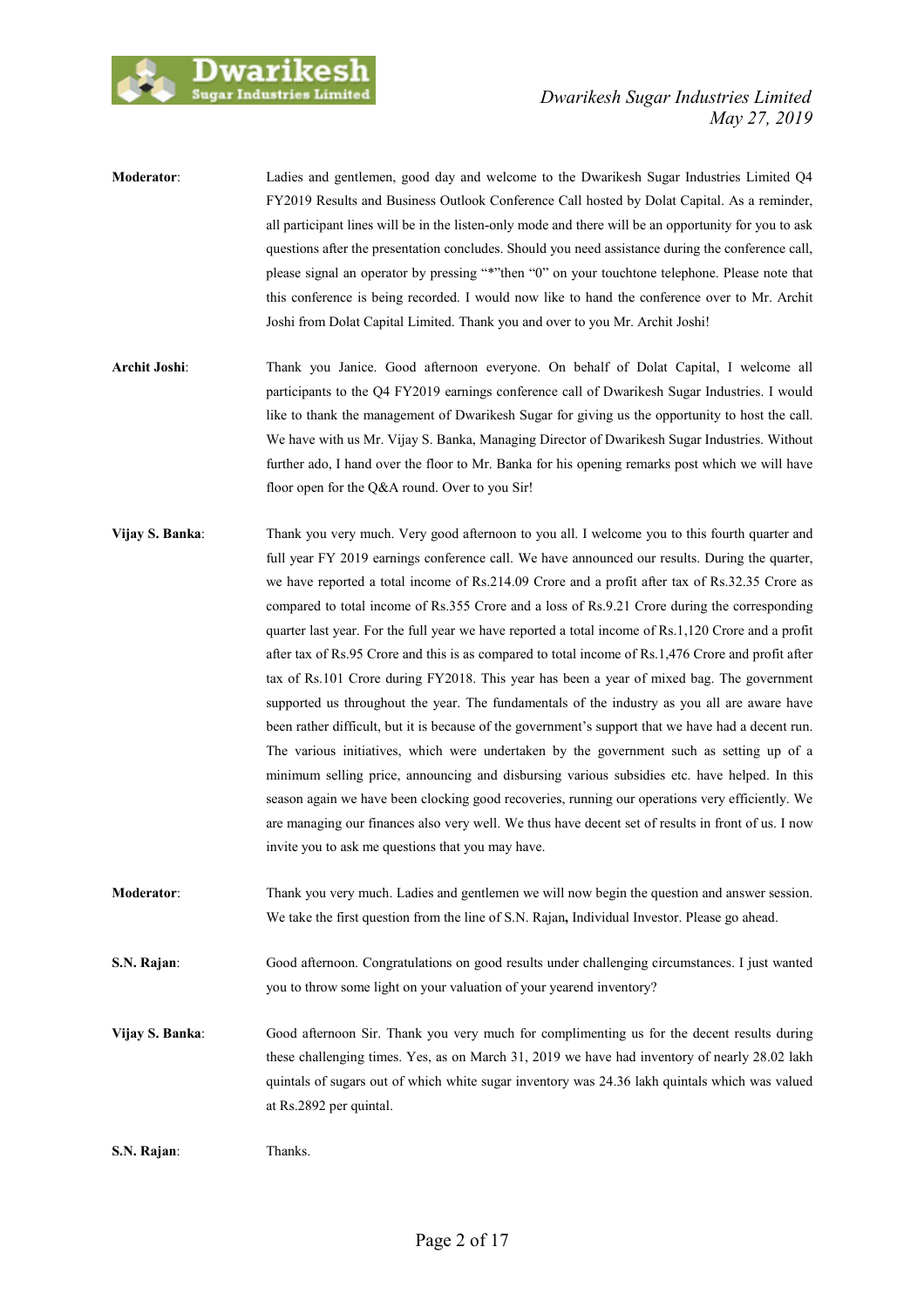

**Moderator**: Thank you. Next question is from the line of Chaitanya Shah from Aditya Birla. Please go ahead.

- **Chaitanya Shah**: Good afternoon Sir. I missed the sugar inventory retails and valuations could you please repeat it Sir?
- **Vijay S. Banka**: We carried sugar inventory of 28.02 lakh quintals as on March 31, 2019 and this is as against the inventory of 19.11 lakh quintals that we carried on the corresponding date last year. From the inventory of 28.02 lakh that we were carrying an inventory of 24.36 lakhs was of white sugar which has been valued at Rs.2892 per quintal, the rest was raw sugar.
- **Chaitanya Shah**: Okay, alright, thank you and could you give me details about how much since your distillery expansion would come live I think in the later part of next year I am assuming, could you give me details of how much ethanol would you produce next year and what part of it, if any would be from B molasses?
- **Vijay S. Banka**: Yes sure. Our project for expansion of distillery is on schedule. We expect to commence production at higher capacity, at the expanded capacity, during the month of November 2019. On a full year basis, we should be able to produce and supply about 4 Crore liters of ethanol. As of now we are able to produce and supply about 90 lakh liters of ethanol, which means an incremental 3 Crore liters of ethanol once our full capacity becomes operational on full year basis. In FY2019-2020, our expanded capacity will be available for about four months. We thus expect that in FY2019-2020 we should be able to produce and sell about 1.5 Crore litres of ethanol. On a full year basis, for 80% of our production of ethanol we will be able to use our conventional C heavy molasses and make up for the rest 20% by using B heavy molasses or choose to buy molasses from outside.
- **Chaitanya Shah**: Alright and in FY2021 do you see the percentage of ethanol from B molasses going up, have you had any chance?
- **Vijay S. Banka:** On a full season basis with the quantity of molasses that we generate, C heavy molasses should be able to support about 80% of the ethanol capacity, for the 20% capacity we will have to use B heavy molasses.
- **Chaitanya Shah**: That is it from my side. Thank you.
- **Moderator**: Thank you. We take the question from the line of Prashant Bhaskar, Individual Investor. Please go ahead.
- **Prashant Bhaskar:** Good afternoon Sir. I just wanted to know that the margins are better on the B heavy molasses as compared to C heavy, so why are we doing it from C heavy?
- **Vijay S. Banka**: No Sir, margins are better from C heavy molasses and not from B heavy molasses. Whatever C heavy molasses is available will be first utilized and the shortfall will be made good from B heavy molasses. At the current prices of molasses, the margins for use of C heavy molasses are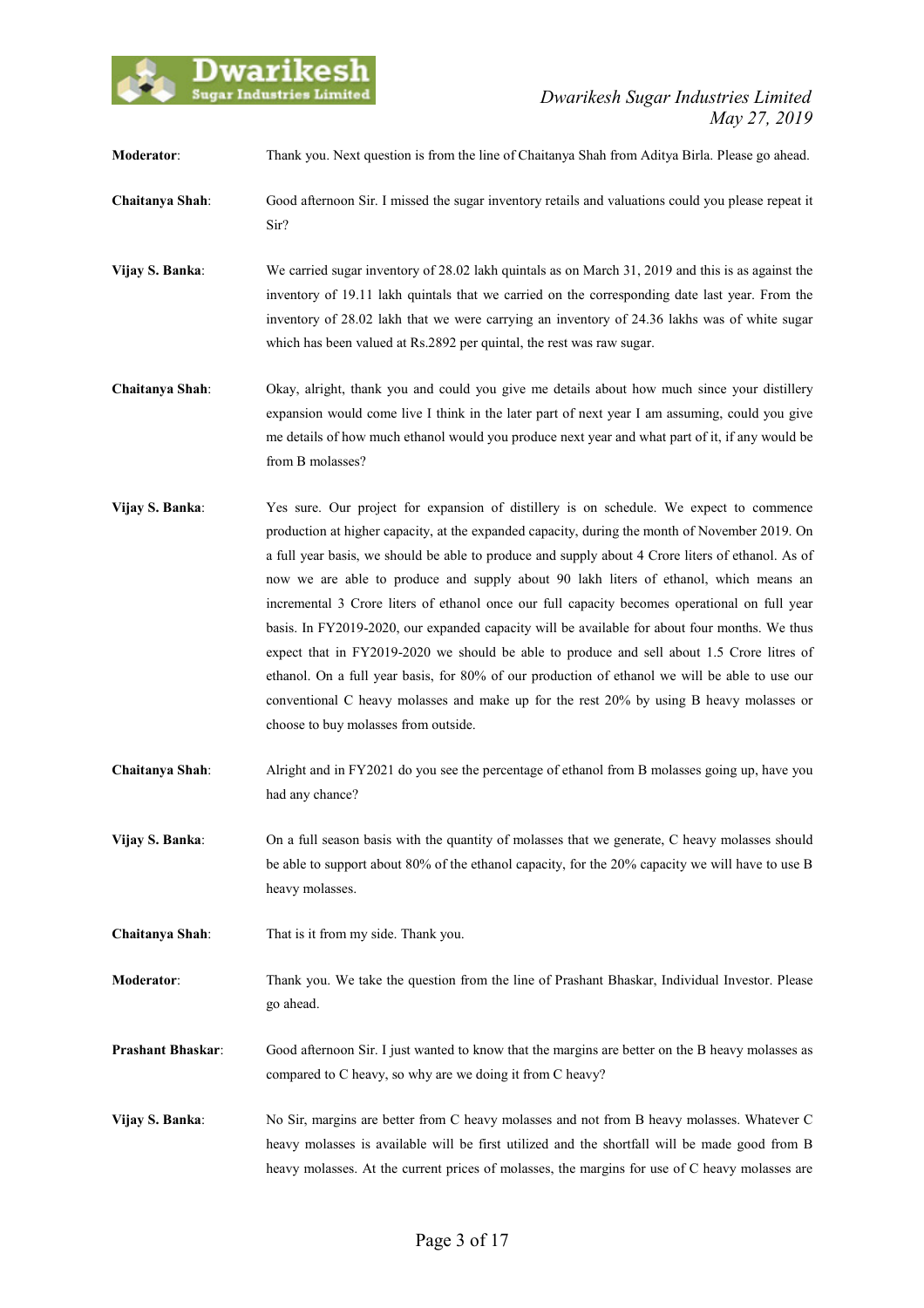

## *Dwarikesh Sugar Industries Limited May 27, 2019*

very impressive, but even assuming that the molasses prices go up to Rs.400 a quintal the margin can still be at about 50% or so. Whereas the way to look at economics of B heavy molasses is at what price it equates with the price of sugar. At the given price of B heavy molasses, which is around Rs.52 a liter, it equals to about Rs.3000 per quintal of sugar that we sell.

**Prashant Bhaskar:** C heavy will give more margins?

**Vijay S. Banka**: Obviously.

**Prashant Bhaskar**: What is your expectation for this year, what is the carryover stock for this year and last year it was around 14 lakhs, so what would be this year carryover stocks after taking in the production numbers for all India?

- **Vijay S. Banka:** We expect 14.7 million tonnes to be the closing inventory as on September 30, 2019. It is estimated that for the coming season 2019-2020, on account of the drought in Maharashtra and Karnataka the production number can be less than 30 million tonnes or may be 29 million tonnes or so. From this number one will have to also deduct the sugar sacrifice that may happen in favor of ethanol which could be about 2 to 3 million tonnes. As we are sitting on a very heavy stockpile of 14.7 million tonnes and assuming a production of 27 million tonnes (after considering diversion or sacrifice of sugar in favour of ethanol) we will have about 42 million tonnes of sugar availability and from that if we deduct consumption, which is about 27 million tonne, we will still have a lot of inventory. Which is why, we look forward to another dose of MIEQ export of about 5 or 6 million tonnes. If it happens, I think the stock position will get comfortable
- **Prashant Bhaskar**: Okay and what is your prediction on the sugar prices going forward for the next two, three quarters?
- **Vijay S. Banka:** We are under the regulated monthly release mechanism under which government has setup a minimum selling price of Rs.3100 a quintal. Presently, these are summer months. Hence the prices that are prevailing are close to Rs.3300 per quintal, but once the summer months pass off then the prices could come down, but in any case the price will not, as we are not expected to sell sugar below Rs.3100 a quintal.

**Prashant Bhaskar:** Okay and also wanted to know that your cost of sugar for last year you said is around Rs.2800 something or Rs.2900, so why have we booked loss this quarter for fourth quarter?

**Vijay S. Banka:** In the quarter under review sale of sugar was very less. In the sugar segment we have reported loss because we have sold only about 3.83 lakh quintals of white sugar as against 9.45 lakh quintals that we sold in the corresponding quarter last year. We have also sold raw sugar of 1.34 lakh quintals sugar. So the volumes have been less. The average realization on sale of white sugar has been nearly Rs.3101 per quintal.

**Prashant Bhaskar:** Okay, so for this first quarter this financial year the realizations are around Rs.3200 to Rs.3300?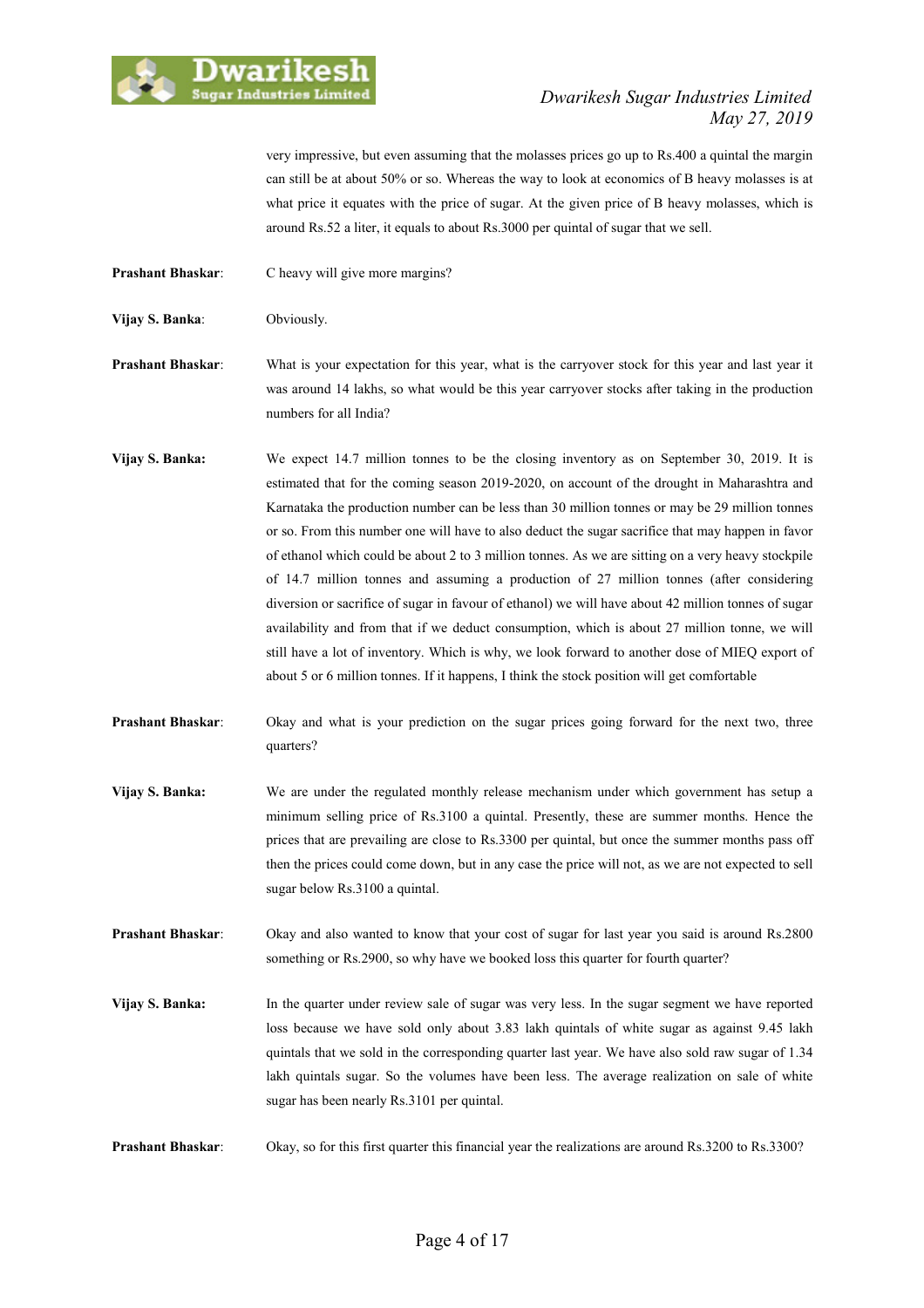

- **Vijay S. Banka:** April average realization was still around Rs.3100, but May realization has been in excess of Rs.3200 per quintal
- **Prashant Bhaskar:** Okay and are you selling more sugar or again the same sugar what you have sold in last year?
- **Vijay S. Banka:** Our sales volume will be higher because the raw sugar stock that was lying at the ports has been shipped out and we have also received all export payments. The same is about 3.36 lakh quintals of sugars. Additionally, our April sales have had some carry forward quota of our monthly quota of March, which we were allowed to sell in the month of April. Considering the same we will have more quantity of sugar sold during the first quarter
- **Prashant Bhaskar:** Okay and one last question what do you think on the MSP, will the MSP again be raised from the government side?
- **Vijay S. Banka:** We have been requesting the government to increase the MSP, but so far there are no positive indications that it will be raised.
- **Prashant Bhaskar**: Okay. Thank you Sir.
- **Moderator:** Thank you. Next question is from the line of Kunal Khudania from Mirae Asset. Please go ahead.
- **Kunal Khudania:** Sir just wanted to understand like on a YOY basis the revenue from the sugar segment has declined from around Rs.354 Crore to Rs.210 Crore and on the same hand the losses have narrowed down from around Rs.73 Crore to Rs.7 Crore and in the presentation on slide 14 it is showing that the average sugar realization has come down from around Rs.3076 to Rs.2865?
- **Vijay S. Banka:** Correct.
- **Kunal Khudania:** So I just wanted to understand like on one hand revenue is declining and the average realization is also declining then how come the EBITDA margins are improving?
- **Vijay S. Banka:** Exactly, last year if you recall in Q4 there was an inventory write down of Rs.91 Crore and we have had no such write down this quarter. The inventory write down of Rs.91 Crore was because of the falling sugar prices. There has been no such recurrence this quarter, which is why the margins are better.
- Kunal Khudania: Got it Sir. Thank you so much Sir.
- **Moderator:** Thank you. We take the next question from the line of Pritesh Chheda from Lucky Investment. Please go ahead.
- **Pritesh Chheda:** What is the cost of production for you for sugar season 2019 and second what is the closing inventory for sugar?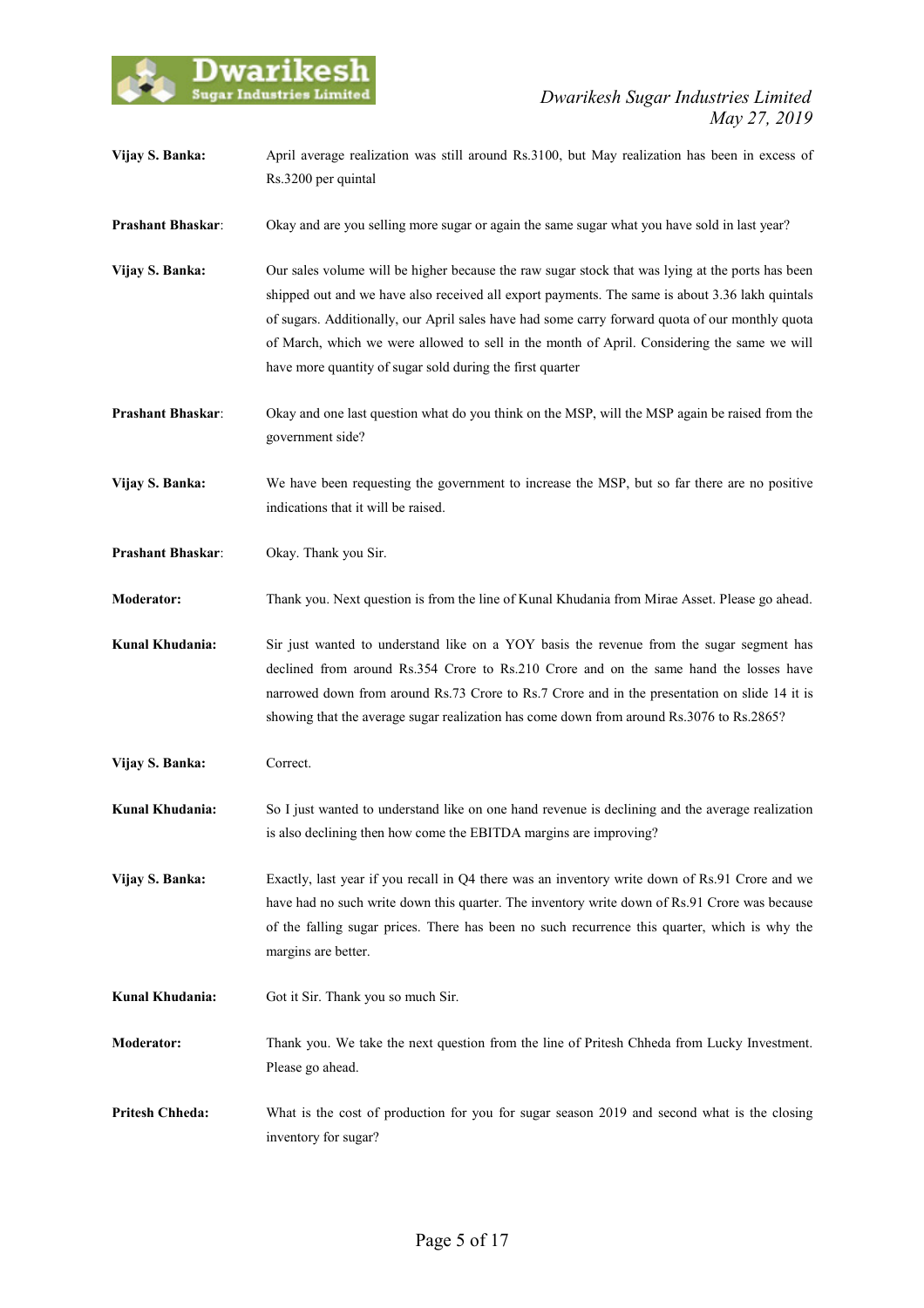

## *Dwarikesh Sugar Industries Limited May 27, 2019*

**Vijay S. Banka:** As I have mentioned our closing inventory of sugar is about 28.02 lakh quintals as on March 31, 2019, which is as compared to inventory of 19.11 lakh quintals, which we were carrying on the same date corresponding quarter last year. The inventory has been higher because we are now not allowed to sell sugar the way we want. We are under regulated release monthly mechanism, so we get an order from the government indicating the quantity that we can sell and we can sell nothing more than that. It is good in the sense that it has allowed the sugar prices to remain firm and it has not fallen. There has been no free fall in the sugar prices, which was experienced last year. This is the reason we are carrying larger inventory and could you come back again on your first question?

**Pritesh Chheda:** The cost of production and the carrying value of this inventory.

**Vijay S. Banka:** Yes, the cost of production is around Rs.2900 a quintal for sugar. The closing inventory of white sugar is valued at Rs.2892 per quintal

**Pritesh Chheda:** On the ethanol side, when I am just looking at your presentation there is a distillery revenue for full year, does it capture any amount of ethanol and incrementally what ethanol volume number did you sell for FY2020 because I heard two numbers, I heard 90 lakhs liters and then I heard 1.5 Crore liters?

- **Vijay S. Banka:** I will tell you what our numbers could be. In FY2019, we sold approximately 90 lakh liters of ethanol. Once our plant's expanded capacity becomes operational, on a full year basis we will be able to sell 4 Crore liters of ethanol. Since our plant's expanded capacity is going to be operational only from November we will not be able to reap the full benefits of the expanded capacity in FY2019-2020 as the benefit of expanded capacity will be available during only four months. Given the present capacity and availability of expanded capacity during 4 months we will be during FY2019-2020 be able to sell 1.50 Crore liters of ethanol.
- **Pritesh Chheda:** The realization here will be about 42, right?
- **Vijay S. Banka:** Yes.
- **Pritesh Chheda:** The distillery are we utilizing fully, so this 4 Crore liter that we sold in FY2019 that is a full utilization of distillery?
- **Vijay S. Banka:** No, we did not sell 4 Crore liters during FY2019, we sold only 90 lakh liters, at the given 30 KLPD capacity.
- **Pritesh Chheda:** No, I am referring to total industrial alcohol including ethanol?
- **Vijay S. Banka:** Our capacity presently is only 30 KLPD. We are adding 100 KLPD plant, so once the additional capacity becomes operational we will be able to, as against 90 lakhs liters presently being sold be able to produce and sell 4 Crore liters of ethanol.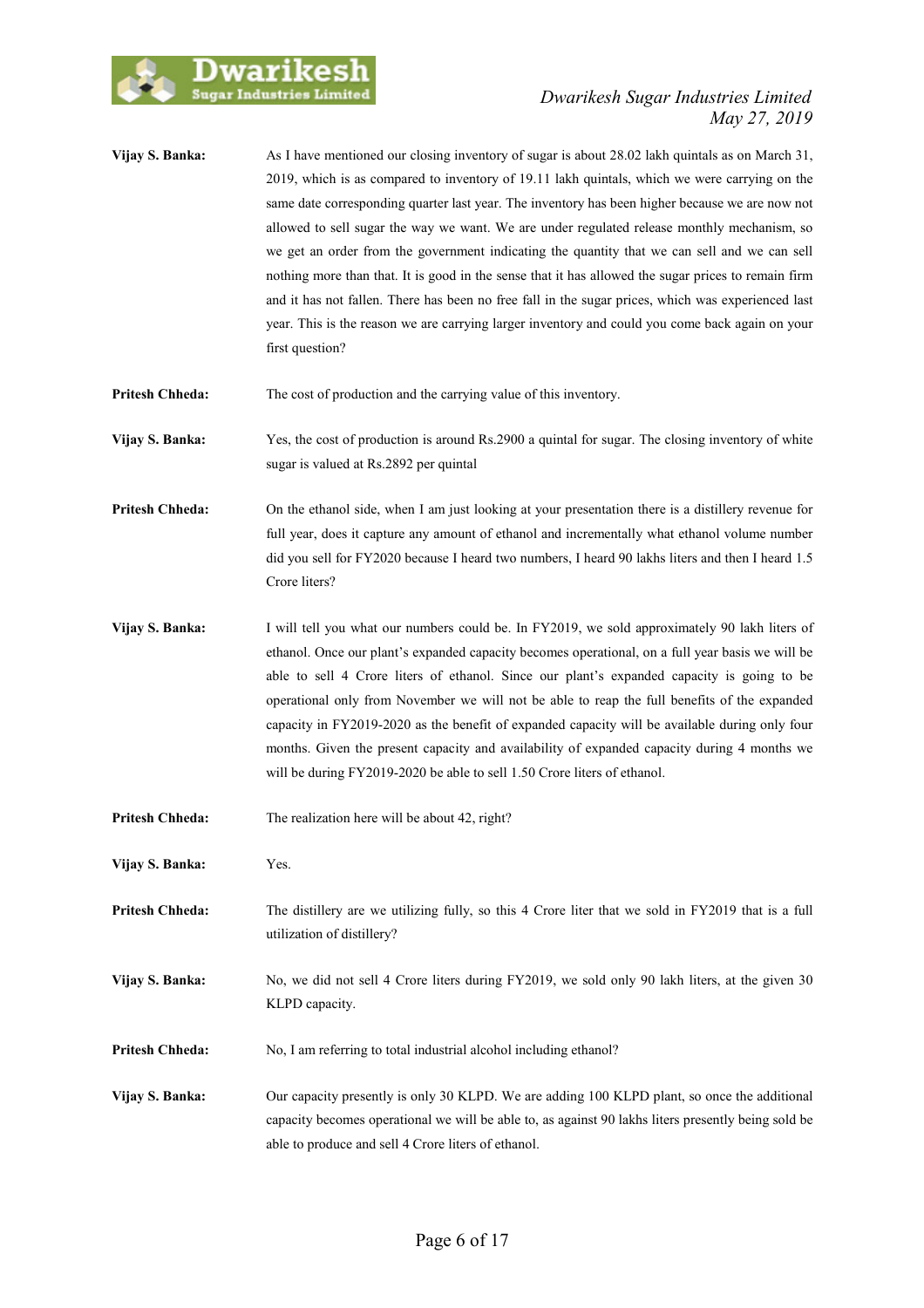

- **Pritesh Chheda:** Okay, so I have misread that Rs.40 is actually the realization that is what, okay, so that is the only distillery we have 90 lakh liter going to 4 Crore and so on full utilization how much of the sugarcane or sugar production will be shifted to ethanol from your side?
- **Vijay S. Banka:** No, a little while ago I mentioned 80% of our production of ethanol we will be able to manufacture out of the conventional C heavy molasses that we will generate in normal course. For the balance 20% production of ethanol we will have to use B heavy molasses. The economics is as follows: As much as B heavy molasses one generates, one sacrifices on sugar production. For example the recovery can go down by about 1.5% if one takes a cut at B heavy molasses. Not only recovery of ethanol from B heavy molasses is higher but B heavy molasses quantity available is also higher.
- **Pritesh Chheda:** At the net level, have you produced sugar or you produced ethanol using the B heavy molasses because that is the incremental thing?
- **Vijay Banka**: Yes, correct, it will depend upon how much we produce and how much of B heavy molasses we use. If we fully utilize our distillery capacity by using B heavy molasses from one plant sugar production from that particular plant can come down by about 5% or so.
- **Pritesh Chheda:** The revenue realization on conversion will be still the same right because ethanol in any case expect at 32 for the sugar, so you are cutting down on sugar right?
- **Vijay Banka**: Yes.
- **Pritesh Chheda:** Your revenue realization will be same whether you sell 1 tonne of sugar or whatever or 5% whatever equal in ethanol?
- **Vijay Banka:** Absolutely.
- **Pritesh Chheda:** Thank you.

**Moderator**: Thank you. Next question is from the line of Chaitanya Shah from Aditya Birla. Please go ahead.

**Chaitanya Shah**: Sir, again a question on ethanol, when you say that you go and produce 80% of ethanol from C heavy molasses, would it be fair to assume that we expect the price of sugar to remain close to 33-33.5 because I think then it makes more sense to use C heavy molasses certainly on economics?

**Vijay Banka:** No, we will have to take a holistic view. The reason why the prices are over and above 31 is only on account of government intervention; otherwise we are sitting on a very huge stock pile. So the way forward for the sugar industry is that more and more sacrifice happens in favor of ethanol which is sugar production is sacrificed as much as is possible in favor of ethanol. With that some kind of balance will be established and sugar is sold at a decent price with or without government interventions. For ethanol there is in any case assured off-take.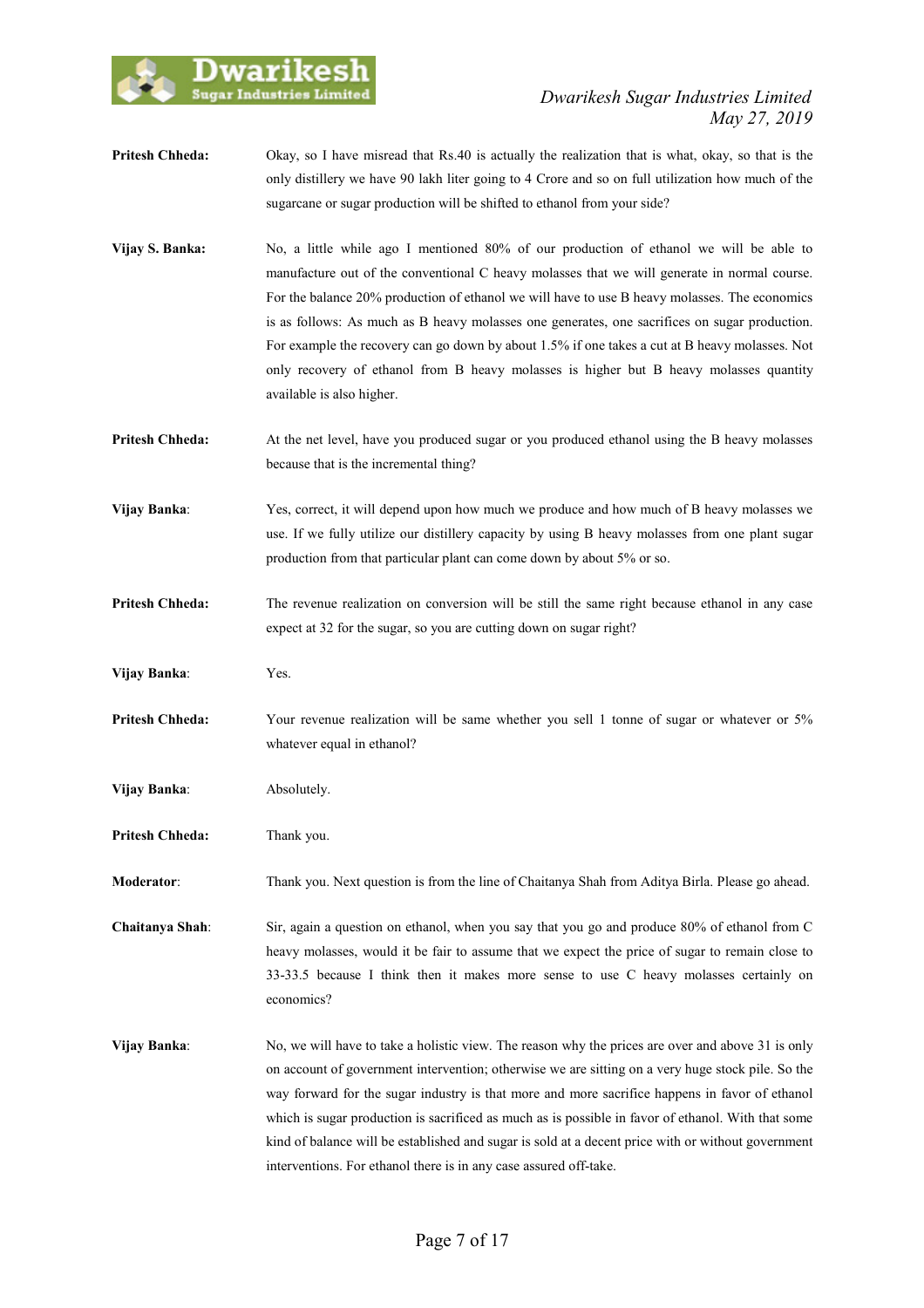

## *Dwarikesh Sugar Industries Limited May 27, 2019*

- **Chaitanya Shah**: Back on this question because I just want to understand this clearly, is not it better for the company if you sacrifice the sugar production and substitute it with ethanol because anywhere you are in a quota regime right now and the sugar sales are regulated by the government and will be better if we just have more ethanol production in that case?
- **Vijay Banka**: The margins are definitely better when you make ethanol out of C heavy molasses at the given current prices of molasses. However we will have to take a larger picture into account. All good progressive companies are setting up huge ethanol capacity. The idea is to use as much of C heavy molasses as is possible captively and plus use B heavy molasses if required. This will lead to a situation where the sugar production in the country will be sacrificed in favor of ethanol. The idea is to bring down the sugar production which is the long-term solution of the industry's problem. Government also envisages that sugar production from sugarcane comes down and ethanol production goes up. In the long run even without government intervention sugar prices can remain at reasonable levels and the sugar companies are able to pay the cane price on time.
- **Chaitanya Shah**: Alright, I just start with question because I was on the call of Balrampur Chini. They have said that they are going to have 80% of the ethanol from B heavy molasses so just wanted to understand why?
- **Vijay Banka:** No, they have created more ethanol capacity. Our ethanol capacity is such that 80% of our ethanol capacity can be met from our conventional C heavy molasses. We are adding 100 KLPD plant. If we add another plant then obviously we will use more of B heavy molasses and we will end up sacrificing more sugar production by using more B heavy molasses in favor of ethanol. Therefore it is a plant configuration and plant capacity that matters. If we go for larger capacity for making ethanol then obviously we will be using more and more of B heavy molasses.
- **Chaitanya Shah**: Alright, I think that was clear. Thank you so much.
- **Vijay Banka:** Basically the differentiator here is the capacity of the ethanol distillation capacity that each company has / would have.
- **Chaitanya Shah:** So, what you are saying is with ethanol you can have higher contribution?

**Vijay Banka**: Yes, it is not that if Balrampur makes 80% of its ethanol from B heavy molasses it can be the same for us or for other sugar companies. It will all depend upon the distillation capacity that each company will set up.

- **Balrampur:** Alright. Thank you so much.
- **Moderator:** Thank you. The next question is from the line of Ritika Agarwal from Quest Investment. Please go ahead.
- **Ritika Agarwal:** Sir, my first question was on the CBG the government is talking about setting up 5000 plants in the next five years on CBG, is the company also evaluating the CBG opportunity?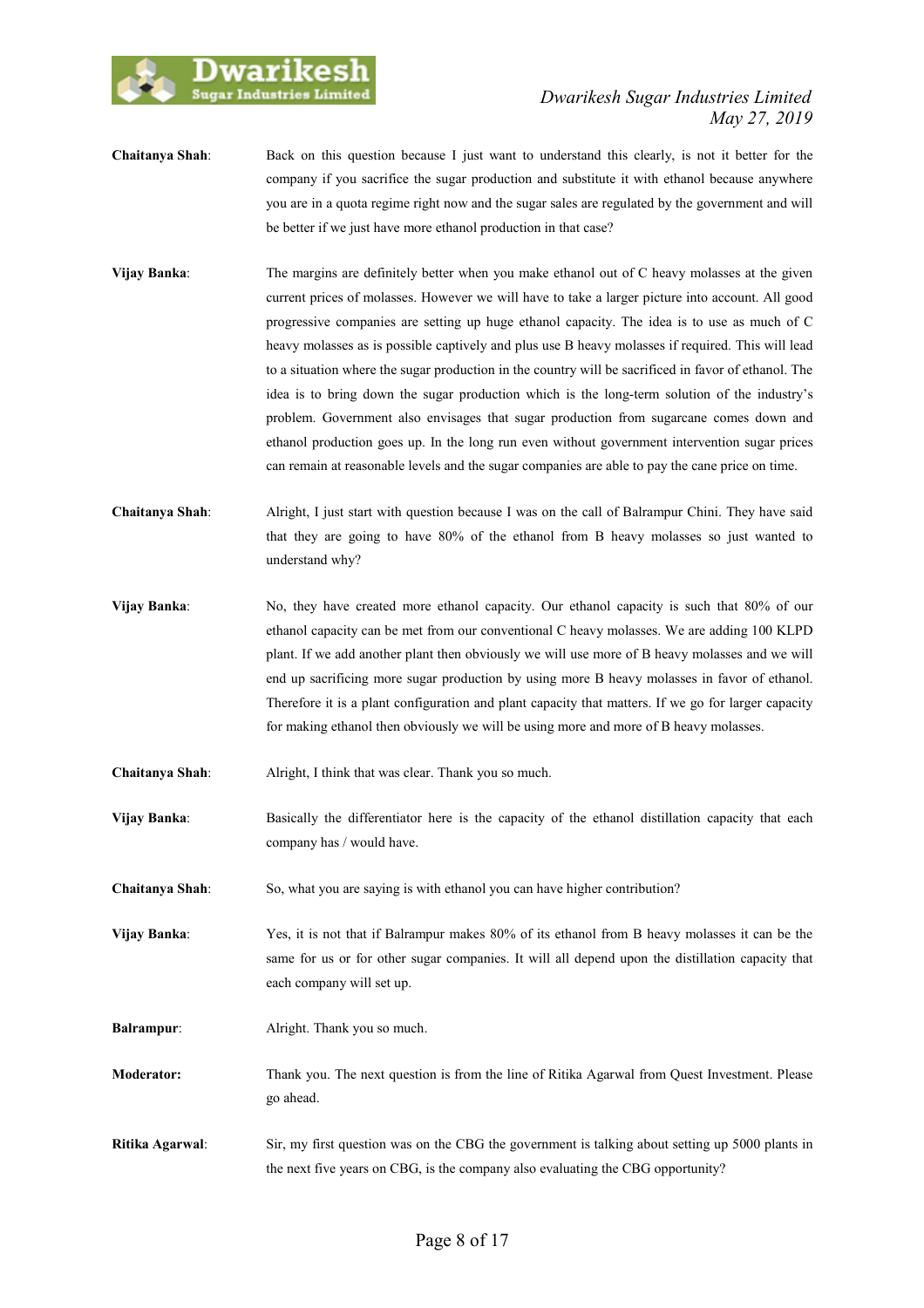

| Vijay Banka:    | No, we are not examining any such opportunity as of now. CBG, how do you elaborate that?                                                                                                                                                                                                                                                                                                                                                                                                                                                                                                                                                                                |
|-----------------|-------------------------------------------------------------------------------------------------------------------------------------------------------------------------------------------------------------------------------------------------------------------------------------------------------------------------------------------------------------------------------------------------------------------------------------------------------------------------------------------------------------------------------------------------------------------------------------------------------------------------------------------------------------------------|
| Ritika Agarwal: | Compressed biogas, which the government is talking about for sugar mills?                                                                                                                                                                                                                                                                                                                                                                                                                                                                                                                                                                                               |
| Vijay Banka:    | No, at the moment we are not examining, but yes, in due course of time if and when we feel there<br>is an opportunity we will definitely look at it.                                                                                                                                                                                                                                                                                                                                                                                                                                                                                                                    |
| Ritika Agarwal: | My next question is for how many days our distillery operates?                                                                                                                                                                                                                                                                                                                                                                                                                                                                                                                                                                                                          |
| Vijay Banka:    | The new plant that we are going to set up is based on incineration technology, which means the<br>effluent will be burnt in the boiler. So these plants can be run for all 365 days, but one has to<br>close the plant for basic maintenance, etc. The solidified effluent that we will burn in the boilers<br>is corrosive. So boilers need to be stopped for maintenance, etc. The plant also needs<br>maintenance. We can run the plant typically for 310 days or more.                                                                                                                                                                                              |
| Ritika Agarwal: | And our previous plants run without the incineration further?                                                                                                                                                                                                                                                                                                                                                                                                                                                                                                                                                                                                           |
| Vijay Banka:    | That can be run for about 270 days or so, because for three months of monsoon it needs to be<br>closed as during that period the bio-composting plant cannot be working.                                                                                                                                                                                                                                                                                                                                                                                                                                                                                                |
| Ritika Agarwal: | Now, all our plants attach with the incineration work?                                                                                                                                                                                                                                                                                                                                                                                                                                                                                                                                                                                                                  |
| Vijay Banka:    | Yes, we will follow the incineration route.                                                                                                                                                                                                                                                                                                                                                                                                                                                                                                                                                                                                                             |
| Ritika Agarwal: | And what is the cost of setting up this incineration set?                                                                                                                                                                                                                                                                                                                                                                                                                                                                                                                                                                                                               |
| Vijay Banka:    | The 100 KLPD plant, which we are adding it will cost us about 145 to 146 Crore, less than 150<br>Crore.                                                                                                                                                                                                                                                                                                                                                                                                                                                                                                                                                                 |
| Ritika Agarwal: | Is this ZLD?                                                                                                                                                                                                                                                                                                                                                                                                                                                                                                                                                                                                                                                            |
| Vijay Banka:    | Absolutely, ZLD it is based on the concept of recycling the entire water and using it in the<br>process and minimum discharge of water.                                                                                                                                                                                                                                                                                                                                                                                                                                                                                                                                 |
| Ritika Agarwal: | This actually ordered along with the distillery or we order it separately with new company?                                                                                                                                                                                                                                                                                                                                                                                                                                                                                                                                                                             |
| Vijay Banka:    | This is ordered along with the distillery because it is an integral part of the plant; we call it waste<br>water treatment plant. It cannot be distinct or separate from the distillery plant. It has to be<br>ordered with the distillery plant because the effluent that the distillery will be generating will be<br>humongous and all that needs to be treated. Most of it will be burnt in the boilers. However in<br>evaporating the effluent the condensate needs to be captured and then it needs to be recycled for<br>use in the distillery. Or at least bring down the BOD or COD level to below the benchmark levels<br>so treated water can be discharged. |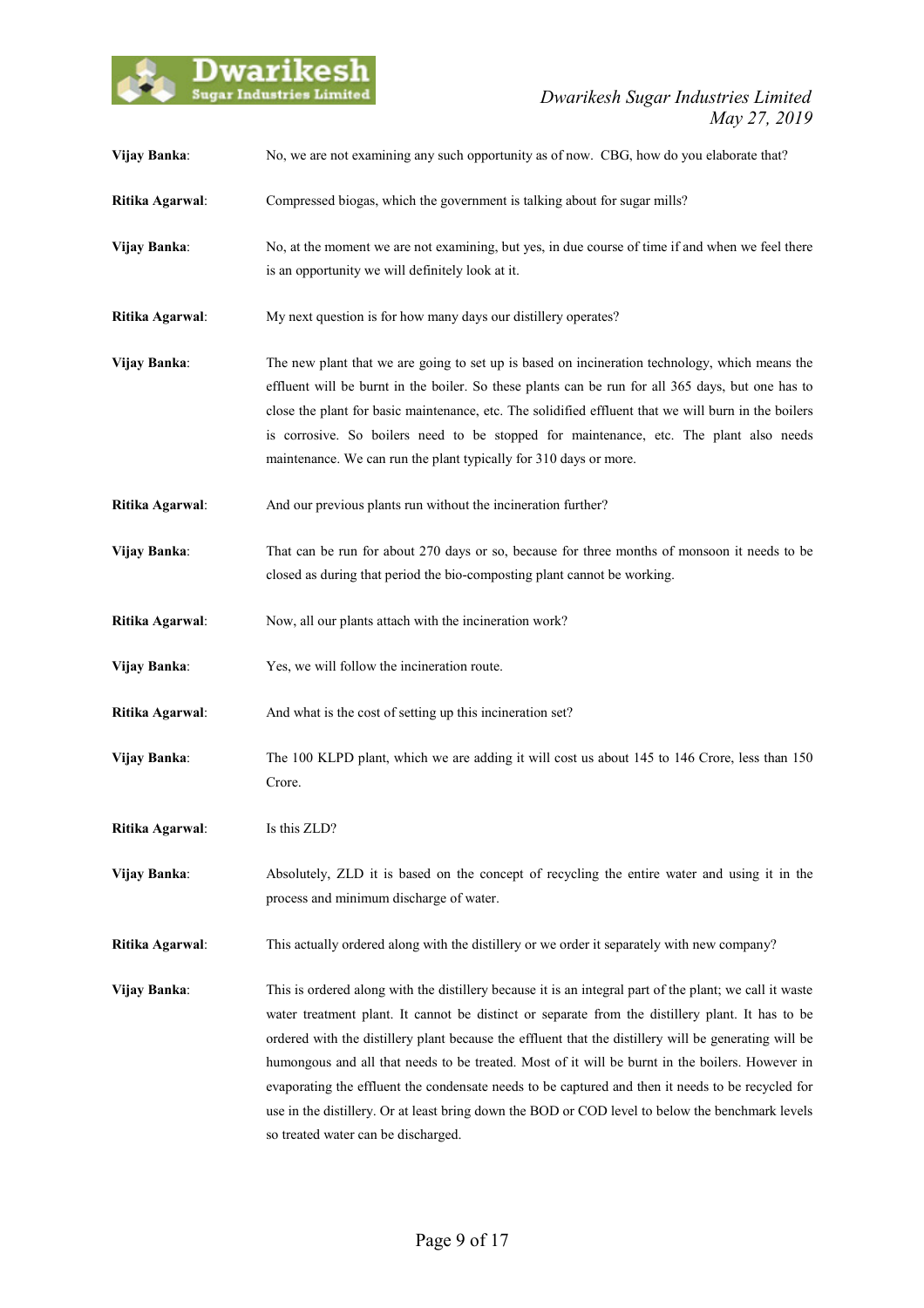

- **Ritika Agarwal:** Sir, last question, currently by the end of the year we will be at 7.57% of blending and moving from over to 10% of each plant, what kind of capex do we see and will everything come from additional capex?
- **Vijay Banka**: Yes, it has to, as many a distillery plants are under execution. I am sure we should see 10% blending happening in a year or two.
- **Ritika Agarwal**: And out of these 114 applications that the government had passed, in your sense, how many plants would have been setup from those or how do you see it going forward?
- **Vijay Banka:** I would not know much about how much capacities are getting added in Maharashtra, but in UP at least, we see lot of capacity coming up.
- **Ritika Agarwal:** That is it from my side. Thank you so much.
- **Moderator:** Thank you. Next question is from the line of Sanjay from ICICI Direct. Please go ahead.
- **Sanjay:** Sir, just few questions, specifically on the realization for the quarter. It has been Rs. 2865 per quintal; does that include export realization also?
- **Vijay Banka:** White sugar realization is Rs. 3101 per quintal and we have sold about 1.34 lakh quintals of raw sugar, so the average sugar price is what Rs. 2800 plus which you mentioned.
- **Sanjay:** Sir, what is the reimbursement we will be getting from the government and where will it be accounted for?
- **Vijay Banka:** Reimbursement will be of about Rs.8311 per metric tonne of sugar that we will export. We have, on matching concept basis accounted for the same by way of reduction in the value of sugarcane consumed.
- **Sanjay:** But we have not realized it yet?

**Vijay Banka:** No, we have not realized it, but we will realize it. We have completed all our exports and we are in the process of filing our claims with the department.

**Sanjay:** One thing on the power side because now there is a possibility that there could be a reduction in the power tariffs, so you have any update on the basis whatever consultation you had with the government?

**Vijay Banka**: We have made representations and our association has also met the chief secretary and other important officers of the state. So the matter is under their active consideration. They also realize that the envisaged reduction will spell doom to the industry. So I am sure better sense will prevail. While there could be some reduction, but certainly not the kind of reduction that is talked about. The basic premise or the hypothesis on which the reduction is envisaged is full of flaws and erroneous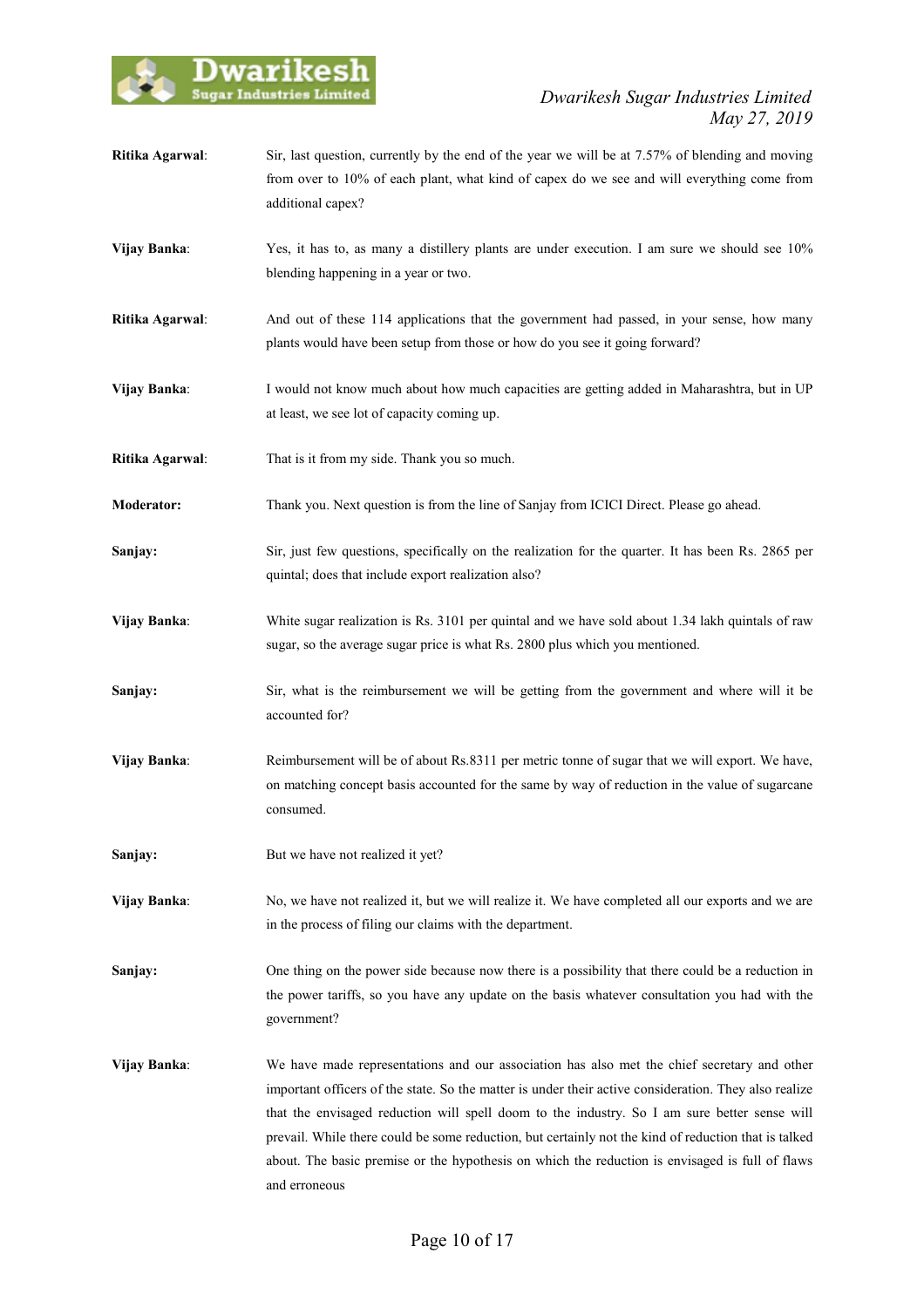

| Sanjay:      | Sir, from FY2020 perspective what the kind of free sale sugar we are getting in the monthly<br>mechanism, which is prevailing at this point of time you have some sense what kind of quantities<br>would you be able to sell for the year?                                                                                                                                                              |
|--------------|---------------------------------------------------------------------------------------------------------------------------------------------------------------------------------------------------------------------------------------------------------------------------------------------------------------------------------------------------------------------------------------------------------|
| Vijay Banka: | Well, we have been getting monthly sale quotas of about 2.25 lakh quintals or so every month.<br>Additionally whatever exports we do that will be extra. What export we have done will also find<br>weight-age in our monthly sales quota. We expect that the government announces one more<br>MIEQ quota for the season 2019-2020 because there still is the overhang of stock.                        |
| Sanjay:      | So, safe to assume it could be somewhere around 3 to 3.2 lakh tonne?                                                                                                                                                                                                                                                                                                                                    |
| Vijay Banka: | For our company?                                                                                                                                                                                                                                                                                                                                                                                        |
| Sanjay:      | Yes.                                                                                                                                                                                                                                                                                                                                                                                                    |
| Vijay Banka: | Yes, easily.                                                                                                                                                                                                                                                                                                                                                                                            |
| Sanjay:      | Sir, because I just heard a lot of companies on the call, what most of the companies have<br>mentioned that the sugar price is currently prevailing at somewhere around 33 plus.                                                                                                                                                                                                                        |
| Vijay Banka: | Correct.                                                                                                                                                                                                                                                                                                                                                                                                |
| Sanjay:      | But, you mentioned 32 around?                                                                                                                                                                                                                                                                                                                                                                           |
| Vijay Banka: | Well, I spoke about the average price that we realized in the month of May. To begin with, in the<br>month of May, the price was lower, and it has gotten better progressively. Presently, sugar is sold<br>in excess of Rs.3300 per quintal.                                                                                                                                                           |
| Sanjay:      | And you think that this will continue for some more months?                                                                                                                                                                                                                                                                                                                                             |
| Vijay Banka: | At least till June it will continue, as these are very hot months. The sugar consumption is<br>obviously higher in these months.                                                                                                                                                                                                                                                                        |
| Sanjay:      | Right Sir, one question on the recovery side, what kind of recoveries you have seen and have you<br>got the better quality sugarcane with almost 100% of that you are crushing?                                                                                                                                                                                                                         |
| Vijay Banka: | No, are talking about our recovery or you are talking about the yield of the farmers?                                                                                                                                                                                                                                                                                                                   |
| Sanjay:      | No, I am talking about the recovery rates.                                                                                                                                                                                                                                                                                                                                                              |
| Vijay Banka: | Our recovery rates have been pretty good this season, our group's average for the season is<br>12.31% as against previous season's group average of 11.88%. So we have about 43 basis points<br>increase in the recovery during SS 2018-19. However, since we already have very high<br>recoveries I am not too sure how much improvement in recovery that can we get in the coming<br>crushing season. |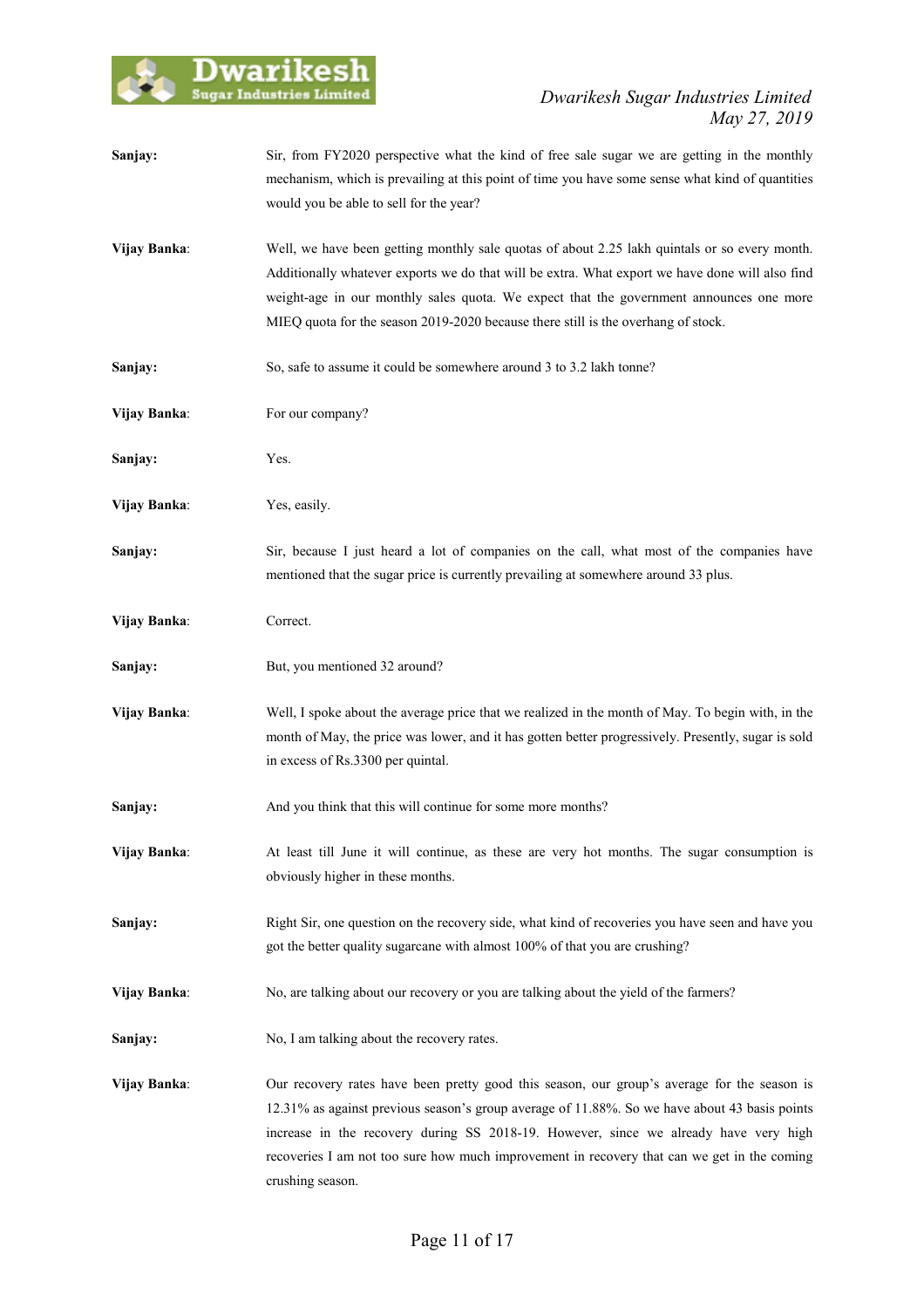

| Sanjay:       | Sir that is what I was just trying to ask, if your early variety sugarcane is 100%, you are doing so<br>then probably the recovery rates probably will go down from here?                                                                                                                                                                                                                                                                                                                                                                                                                                                                                                              |
|---------------|----------------------------------------------------------------------------------------------------------------------------------------------------------------------------------------------------------------------------------------------------------------------------------------------------------------------------------------------------------------------------------------------------------------------------------------------------------------------------------------------------------------------------------------------------------------------------------------------------------------------------------------------------------------------------------------|
| Vijay Banka:  | No, the recovery rates will not go down, but let me tell you when I am talking about 12.31%, in<br>one plant we have had a recovery of 12.44% and in the other two plants we have had a recovery<br>of 12.24%. We can still expect improvement in the recovery in the other two plants. May be in<br>the first plant the recovery may have plateaued, but in the other two plants I expect improvement<br>in the recovery. We can thus have some further improvement in the recovery in the coming<br>crushing season for the company as a whole, but not very substantial certainly.                                                                                                  |
| Sanjay:       | Right, from the cogeneration perspective so somewhere around 18 Crore to 19 Crore units is it<br>safe to assume that for FY2020 this number will remain same?                                                                                                                                                                                                                                                                                                                                                                                                                                                                                                                          |
| Vijay Banka:  | Yes, that number will remain.                                                                                                                                                                                                                                                                                                                                                                                                                                                                                                                                                                                                                                                          |
| Sanjay:       | Perfect Sir. Thank you very much.                                                                                                                                                                                                                                                                                                                                                                                                                                                                                                                                                                                                                                                      |
| Moderator:    | Thank you. Next question is from the line of Tushar Sarda from Athena Investment. Please go<br>ahead.                                                                                                                                                                                                                                                                                                                                                                                                                                                                                                                                                                                  |
| Tushar Sarda: | Thank you for the opportunity. What is your debt level?                                                                                                                                                                                                                                                                                                                                                                                                                                                                                                                                                                                                                                |
| Vijay Banka:  | We have during the year availed one long-term debt of Rs. 134.48 Crore, which was given to us<br>by the state government to liquidate the cane price arrears of season 2017-2018. This loan comes<br>to us at a cost of 5% ROI per annum. Additionally we have been sanctioned a term loan of Rs.<br>116.88 Crore for the distillery project. As on March 31, 2019, out of Rs. 116.88 Crore we had<br>availed about 19 Crore of debt. Here again this debt is also partly subsidized because the part of<br>the loan of Rs. 73 Crore, which is the cost that has been approved by the food ministry will carry<br>interest subvention of 50% of the rate of interest that we would pay |
| Tushar Sarda: | That could be for how long, the subvention?                                                                                                                                                                                                                                                                                                                                                                                                                                                                                                                                                                                                                                            |
| Vijay Banka:  | That will be for five years on diminishing balance.                                                                                                                                                                                                                                                                                                                                                                                                                                                                                                                                                                                                                                    |
| Tushar Sarda: | What is your capex for the distillery?                                                                                                                                                                                                                                                                                                                                                                                                                                                                                                                                                                                                                                                 |
| Vijay Banka:  | It will be about Rs. 145 Crore.                                                                                                                                                                                                                                                                                                                                                                                                                                                                                                                                                                                                                                                        |
| Tushar Sarda: | For 100000 liters per day?                                                                                                                                                                                                                                                                                                                                                                                                                                                                                                                                                                                                                                                             |
| Vijay Banka:  | Yes, so as on date whatever long-term debt we have on our books is also in a sense subsidized<br>debt.                                                                                                                                                                                                                                                                                                                                                                                                                                                                                                                                                                                 |
| Tushar Sarda: | And you plan to add any more distilleries?                                                                                                                                                                                                                                                                                                                                                                                                                                                                                                                                                                                                                                             |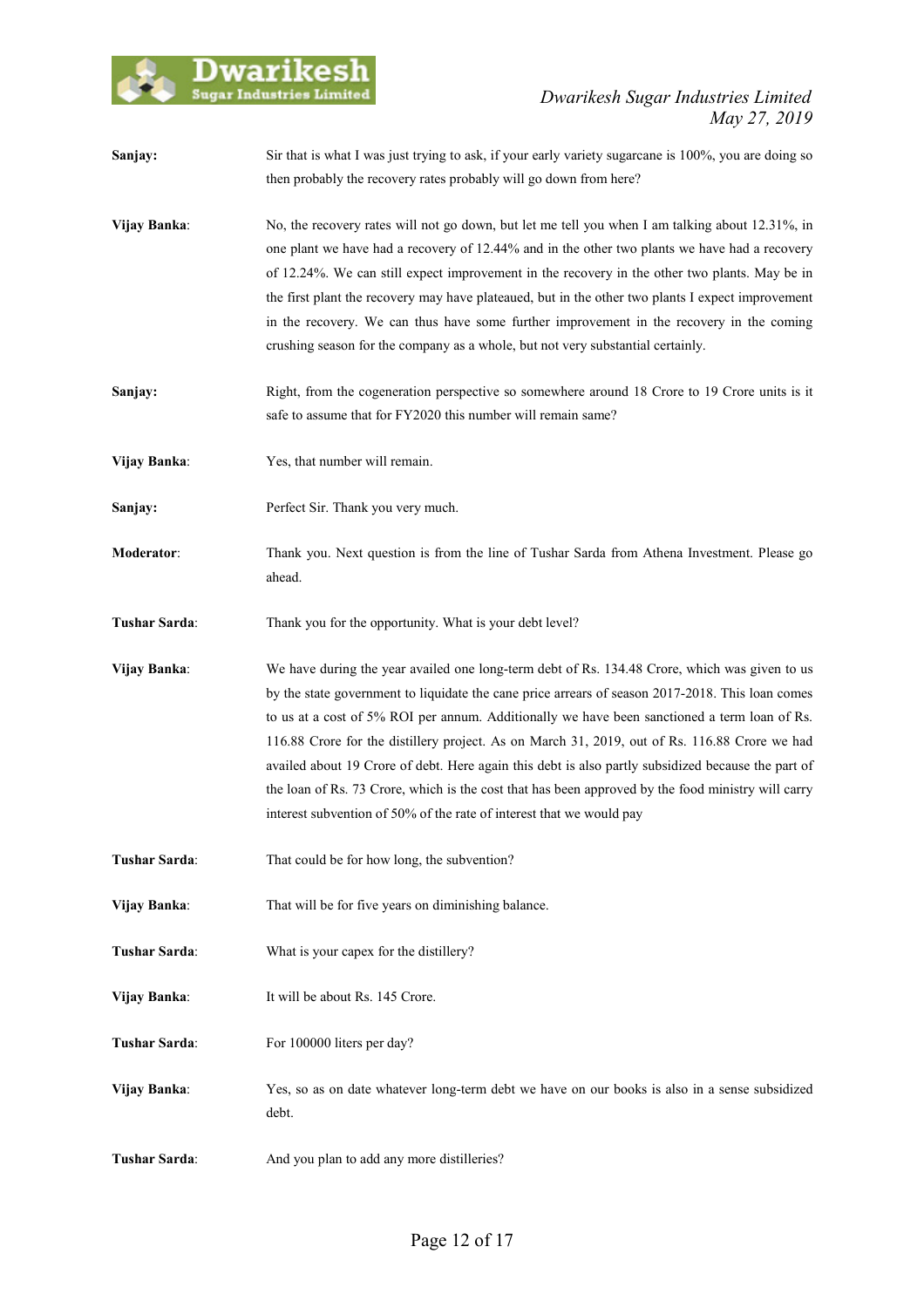

- **Vijay Banka:** No, as of now we would want to run our 100 KLPD plant on full capacity and thereafter depending upon what the situation is we will envisage further capex.
- **Tushar Sarda**: One last question on FY2021 when your new distillery runs on full capacity what is the kind of EBITDA one can expect given the current cost and the pricing structure?
- **Vijay Banka**: That is a difficult question to answer Sir, we will have to wait and see.
- **Tushar Sarda**: I am saying given the current cost and pricing.
- **Vijay Banka**: I will talk about the distillery. For example, we will sell about 4 Crore liters of ethanol. Assuming realization of Rs.40 per liter we will have about 160 Crore of revenue coming from the distillery segment as against 36 Crore, which we are presently generating. Since the margins are decent you will see some incremental EBITDA coming. To sum up we expect incremental EBITDA coming from distillery. Power EBITDA will remain the same or may go down marginally because the government is considering some downward tariff revision. However that may or may not happen because I am sure that considering the larger picture of the government should not bring down the tariff. From the sugar segment in the worst case scenario there will be no profit no loss situation and in a good scenario may be there can be some margins coming from the sugar segment as well
- **Tushar Sarda:** And your debt will become higher, you will draw the whole debt right of the distillery?
- **Vijay Banka**: Yes, we will draw the whole debt. Now we do not envisage prepaying any of our long-term debt because all of it is subsidized and they are at a rate, which is lower than the rate that we are paying for our working capital debt.
- **Tushar Sarda**: Sir, this year you have reported 165 Crore EBITDA, so one can assume around 225 Crore is what you can reach in FY2021?
- **Vijay Banka:** May be yes, Sir.
- **Tushar Sarda**: Thank you, Sir.
- **Moderator**: Thank you. Next question is from the line of Govind Saboo from India Nivesh. Please go ahead.
- **Govind Saboo**: Sir, I just wanted an outlook on your inventory reduction because inventory has piled quite a lot during FY2019?
- **Vijay Banka**: Correct, Sir.
- **Govind Saboo**: So, what is your outlook and how do you foresee this inventory whether it will flush out of the system or it will build on?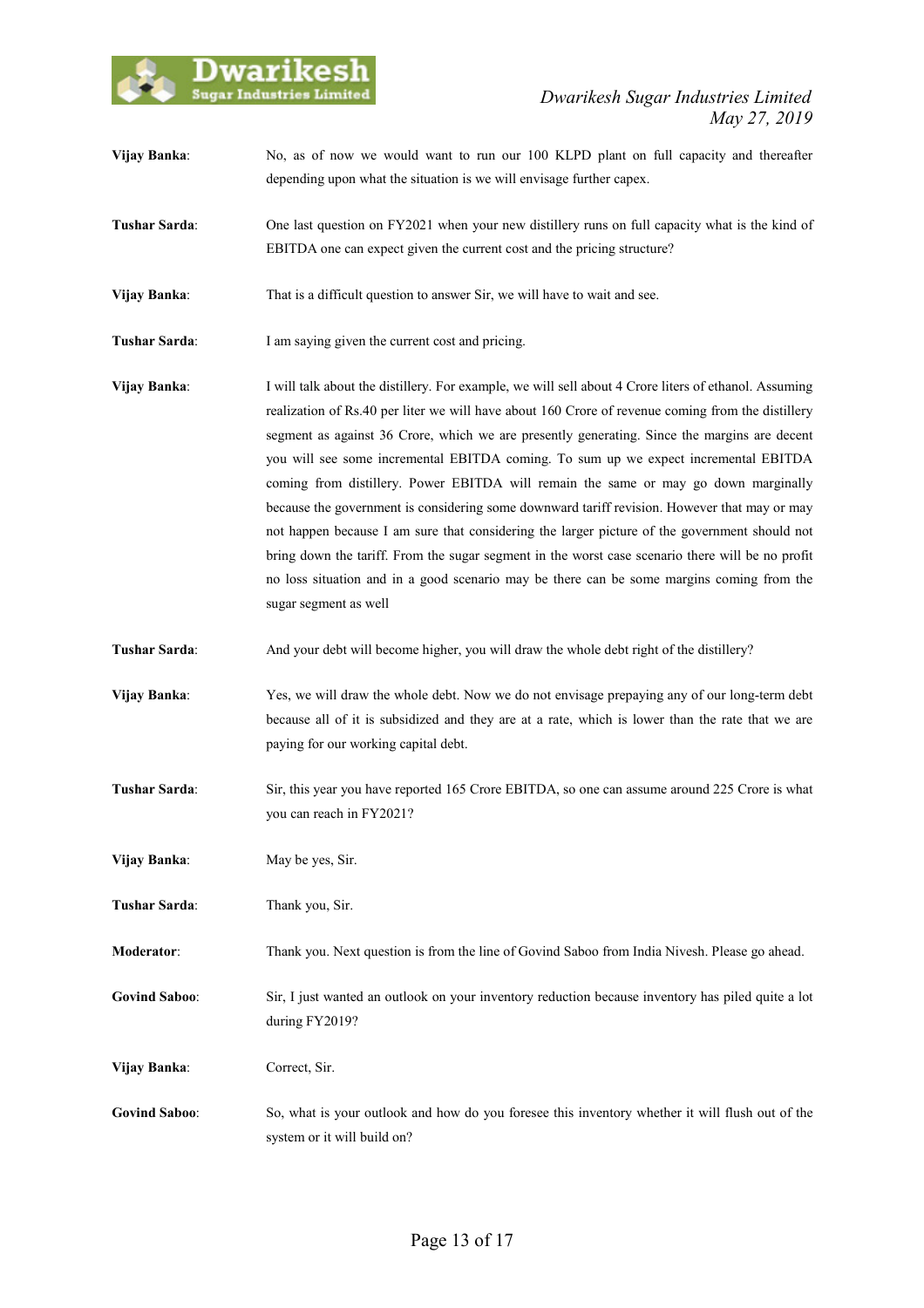

- **Vijay Banka**: Our way of looking at it is as follows: We can certainly expect that the government will announce another MIEQ quota for season 2019-2020. If the same is announced we will definitely participate in the exports. Our experience of exporting raw sugar has been pretty good and we will participate in the raw sugar exports so that it will help us bringing the inventory down. Further in the days to come when our ethanol capacity will be fully operational we will be sacrificing some sugar production in favor of ethanol, but as of now yes, since we are under regulated release mechanism we can sell only as much as is ordered by the government and we cannot sell more than the ordered quantity
- **Govind Saboo:** But are we able to recover our cost by exporting sugar from the subsidy or do we have some shortfall?
- **Vijay Banka**: We are able to recover. We have sold our raw sugar at a price or at an average realization of about Rs. 2250 to 2300 per quintal and add to that the subsidy that we will get. Considering both, our realization would be in the excess of Rs. 3100 per quintal from export. Plus on an account of raw sugar production, the recoveries were a little better. So if you take all factors into consideration the realization from export is as good as Rs.3200 a quintal.
- Govind Saboo: That is very good, actually better than the industry?
- **Vijay Banka:** That is true.
- Govind Saboo: Great Sir. Thank you so much.
- **Moderator**: Thank you. We take the next question from the line of Deepak Kapoor from Bench Mark Capital. Please go ahead.
- **Deepak Kapoor:** An idea on how much cane you have crushed this season?
- **Vijay Banka**: We crushed about 307 lakh quintals of cane and produced about 37.77 lakhs quintals of sugar. I am talking about the season 2018-19
- **Deepak Kapoor:** So, all the crushing for the season is over?
- **Vijay Banka:** Yes, it is. In one plant we closed crushing operations on April 16, 2019, in the second on the May 5, 2019 and the third plant closed crushing on May 6, 2019.
- **Deepak Kapoor:** This expanded capacity of ethanol that you have to focus?

**Vijay Banka**: Yes.

**Deepak Kapoor:** That is a potential capacity and what you are saying is from your current B molasses capacities we can meet about 80% of 4 Crore, correct?

**Vijay Banka**: Correct.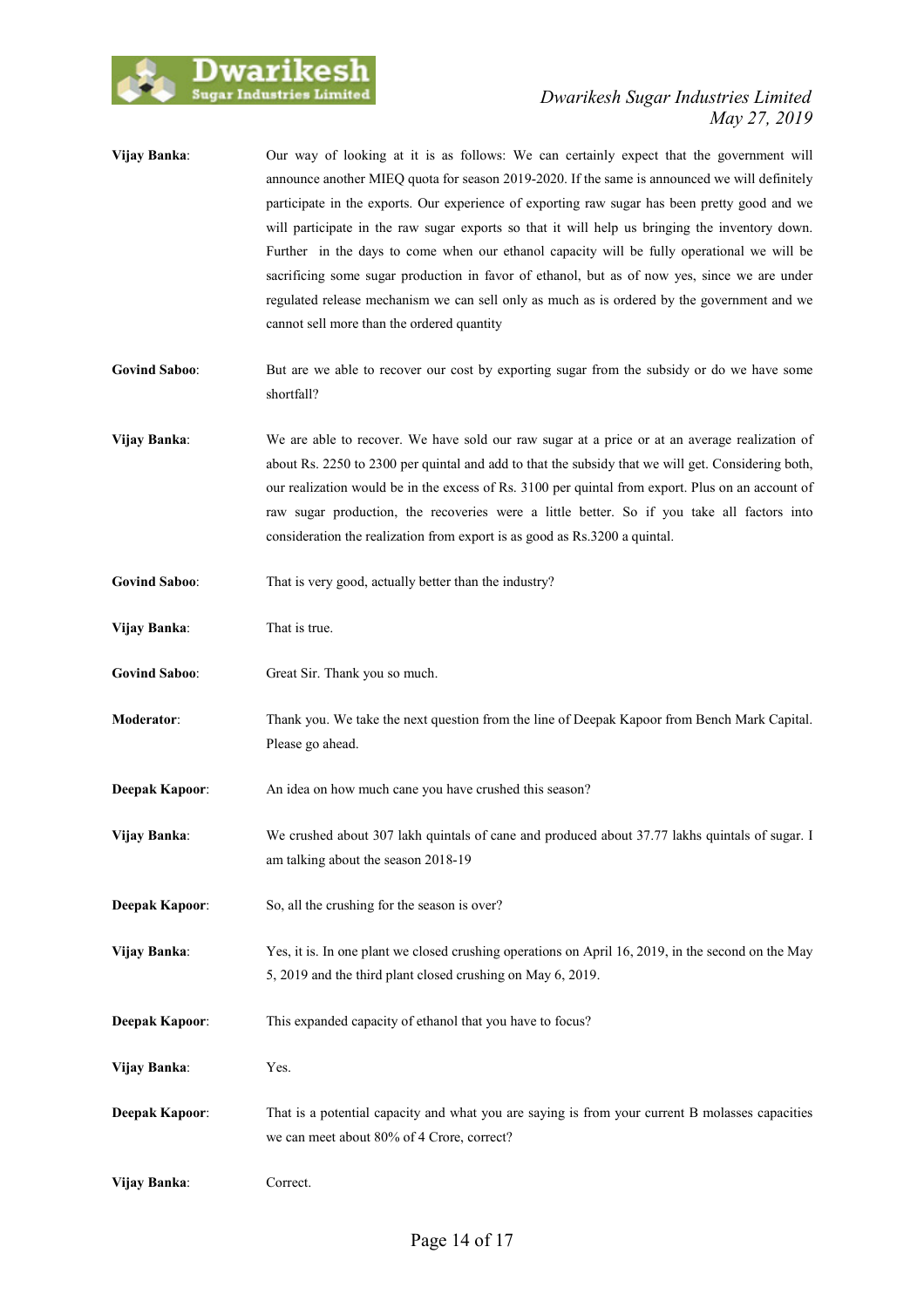

- **Deepak Kapoor:** What is your molasses? Is there any trade in molasses in the external market right now or what is the molasses price being booked in the books?
- **Vijay Banka:** Presently we are able to use than one-third of our molasses generated. Price of molasses has gotten progressively better. We started the season with virtual zero price of molasses, but presently we are able to sell molasses at more than Rs.300 a quintal.
- **Deepak Kapoor:** Other than you when a lot of other companies have been expanding capacities and will be ready in next?
- **Vijay Banka:** In the days to come molasses availability will become very scarce.
- **Deepak Kapoor:** Probably mills that are not expanding in ethanol and selling molasses will benefit more?
- **Vijay Banka:** But, imagine if no one were to expand then what would have happen. We have to look at the holistic picture. We have to see, where our country's sugar production is heading and we need to address that. The future of the industry lies in sacrifice of as much sugar production as is possible in favor of ethanol so that sugar prices are at reasonable level. Once this issue of overhang of stock is addressed then I think the industry will be on a trajectory where it will not need much of support from the government. As of now we are totally dependent on government support. The government is also thinking about addressing the long-term problems of the industry by following aggressive ethanol blending program. Short-term solution is export. The coming season 2019-2020 is estimated to be a deficit year globally. Therefore exporting sugar would be lot more easy than what it was in the previous season
- **Deepak Kapoor**: This global deficit largely from Brazil only?
- **Vijay Banka**: Yes, in Brazil we are seeing a lot of diversion in favor of ethanol and lot of sacrifice of sugar production. As far as the European Union is concerned various trade houses are talking of different production numbers. Some estimate that the Global deficit could be as high as 4 million tonnes; some say it would be 2 million tonnes. We will have to wait and see.
- **Deepak Kapoor:** Sir, global inventories are still higher?
- **Vijay Banka**: Global inventories are higher.
- **Deepak Kapoor:** 4 to 5 even 10 million deficit also does not make any difference in the price?
- **Vijay Banka**: There are countries that are known to store sugar so that in a year when there is a deficit they can utilize the sugar and not be impacted by the hike in the global sugar prices.
- **Deepak Kapoor:** So, global prices are still weak?
- **Vijay Banka**: Yes, less than 12 cents per pound.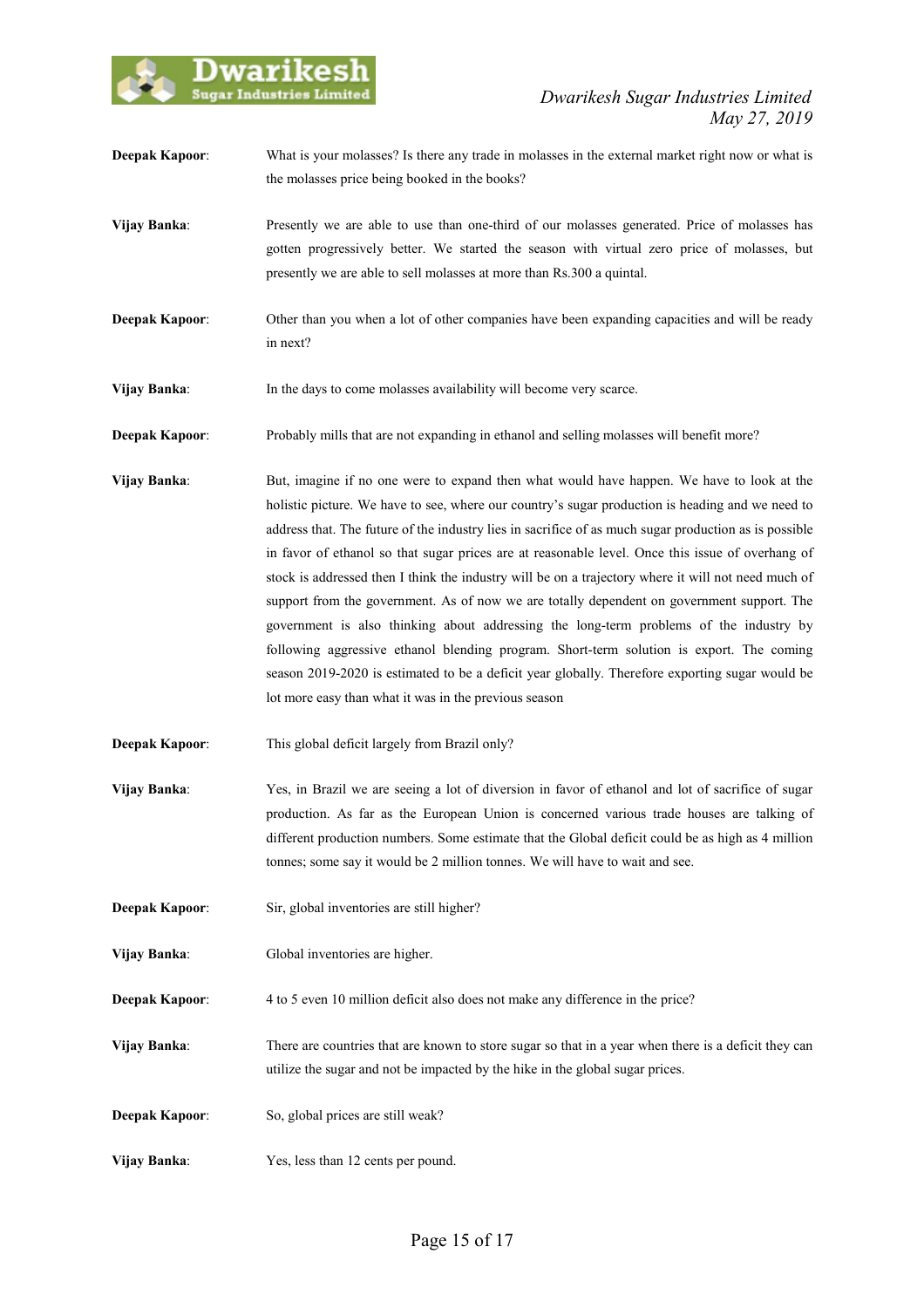

| <b>Deepak Kapoor:</b> | In spite of the broad view of the trade that there will be a global deficit?                                                                                                                                                                                                                                              |
|-----------------------|---------------------------------------------------------------------------------------------------------------------------------------------------------------------------------------------------------------------------------------------------------------------------------------------------------------------------|
| Vijay Banka:          | It is, as you rightly said that we got to do something with the overhang of stocks.                                                                                                                                                                                                                                       |
| <b>Deepak Kapoor:</b> | Sir, do you have any view on all these news reports, which are coming out of Maharashtra and<br>expected drought and that there in a lot less in planting?                                                                                                                                                                |
| Vijay Banka:          | Yes, as against 33 million tonnes that we produced this year, next year production estimate is less<br>than 30 million tonnes and how much less one cannot pinpoint at this point in time. It will be<br>definitely lesser and then again one has to also see how much sacrifice of sugar happens in favor<br>of ethanol. |
| <b>Deepak Kapoor:</b> | From cane arrears perspective in UP, things look normal?                                                                                                                                                                                                                                                                  |
| Vijay Banka:          | They are high.                                                                                                                                                                                                                                                                                                            |
| <b>Deepak Kapoor:</b> | Alright, thank you.                                                                                                                                                                                                                                                                                                       |
| <b>Moderator:</b>     | Thank you. We take the next question from the line of Nitul Das an Individual Investor. Please<br>go ahead. As there is no response from the current participant, we take the next question from the<br>line of S.N. Rajan an Individual Investor. Please go ahead.                                                       |
| S.N. Rajan:           | Two questions, one is what is your other current assets of 58 Crore, what would they comprise of<br>and number two, how easy is it for you to raise money at the whole rates that used to on your CP<br>borrowing?                                                                                                        |
| Vijay Banka:          | There is no CP borrowing now. We have not been able to raise any money because the price CP<br>has hardened so we have not been able to raise any money in CP market. However our regular<br>working capital rates are pretty competitive. Our bank charges us about 8.75%, which is a decent                             |
| S.N. Rajan:           | You have normal working capital without any subvention?                                                                                                                                                                                                                                                                   |
| Vijay Banka:          | Yes, no subvention, it is 8.75%. Even if we were to raise money on CP there would not be<br>substantial interest arbitrage.                                                                                                                                                                                               |
| S.N. Rajan:           | Your costliest borrowing today would be 8.75%?                                                                                                                                                                                                                                                                            |
| Vijay Banka:          | My costliest working capital borrowing is at 8.75%.                                                                                                                                                                                                                                                                       |
| S.N. Rajan:           | That is brilliant, thanks and other current assets I will get back in offline.                                                                                                                                                                                                                                            |
| Moderator:            | Thank you. We take the next question from the line of Sanjay M, an Individual Investor. Please<br>go ahead.                                                                                                                                                                                                               |